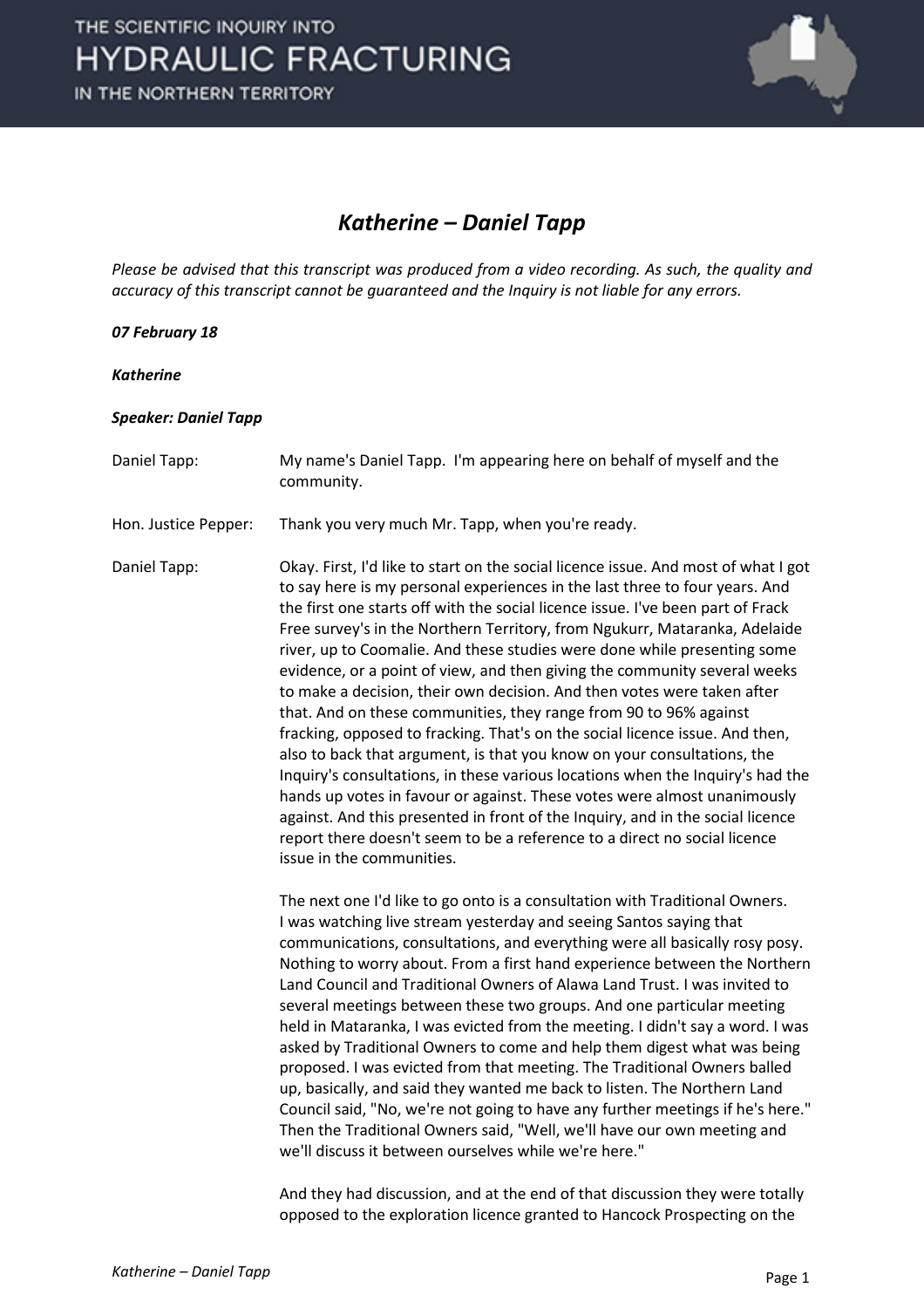

Alawa Land Trust. When they asked for an agreement, what the agreement said and who signed it, the NLC, Northern Land Council, said that they weren't allowed to see this agreement. They couldn't even see their own agreement and who signed it. So, I'm not sure there's too much transparency in that.

Next one I'd like to go onto is well integrity. From personal experience and report and comment on mainstream media. In the Sturt Plateau there's five exploration wells drilled there. I can't find the information on if there was any fracked, or, which were fracked and, which weren't. I've actually tried getting freedom of information under the Freedom of Information Act. This is going to cost several thousand, like five to seven thousand dollars. This was launched by the EDO in Darwin. And because we didn't have the funding we could never follow up. So I decided to basically do a little bit of my own research. In this research I found that out of the five wells on the Sturt Plateau, which were done by Pangaea. Three of those wells were classed faulty, condemned, plugged, and abandoned. Also, a water bore being drilled nearby, within 20 kilometres away on a neighbouring property was being drilled. It caught on fire when they were cutting off the casing to put the ball head on top, it caught on fire. The owner of the property, he's a pro-fracker, he told the driller not to report this to Water Resources. The driller did report this to the Water Resources. But somehow that report was watered down that it was a smell of gas. The word ignite or caught fire did not exist in that report.

So, this gives us little confidence in transparency in the whole system. And might I add, on that add is APPEA, now is one of the ads is using a fellow on mainstream media claiming that they can coexist with fracking. And he's got two fracking bores on his property and he's not concerned about water. And I mean, he's got two faulty bores on that water, or at least one, that have been plugged, and condemned, and abandoned. He's got no infrastructure on pipelines or any infrastructure at all other than one dodgy well.

This leads on then to my visits at the Amungee well, the golden egg as they call it. I first visited the Amungee well when it was first flared. That well, in my opinion, was illegally fracked because it was granted three days before the last election when they're supposed to be in caretaker mode. And as the votes came in, basically, the CLP government realised they were going to get the boot. So they granted this frack licence without consent or anything. A month or two later that well was fracked. A friend of mine driving past there saw it off the side of the road at night and contacted me. I went down there the next day and had a look, had video footage of it flaring. What did look strange to me at the time was the above ground waste pond for the waste water still looked like it was being constructed, it was only half done. So, I'm not sure what they might have done with the waste water.

That afternoon when we went back to Mataranka, there was a big mob of trucks there. When I say a big mob, four trucks, road trains, three tanker loads. Got told by the truck driver where were they going, what were they doing. He told me, "We're waiting on directions. We're going out to the Amungee well to cart fluid off." I said, "Where you carting at?" He said,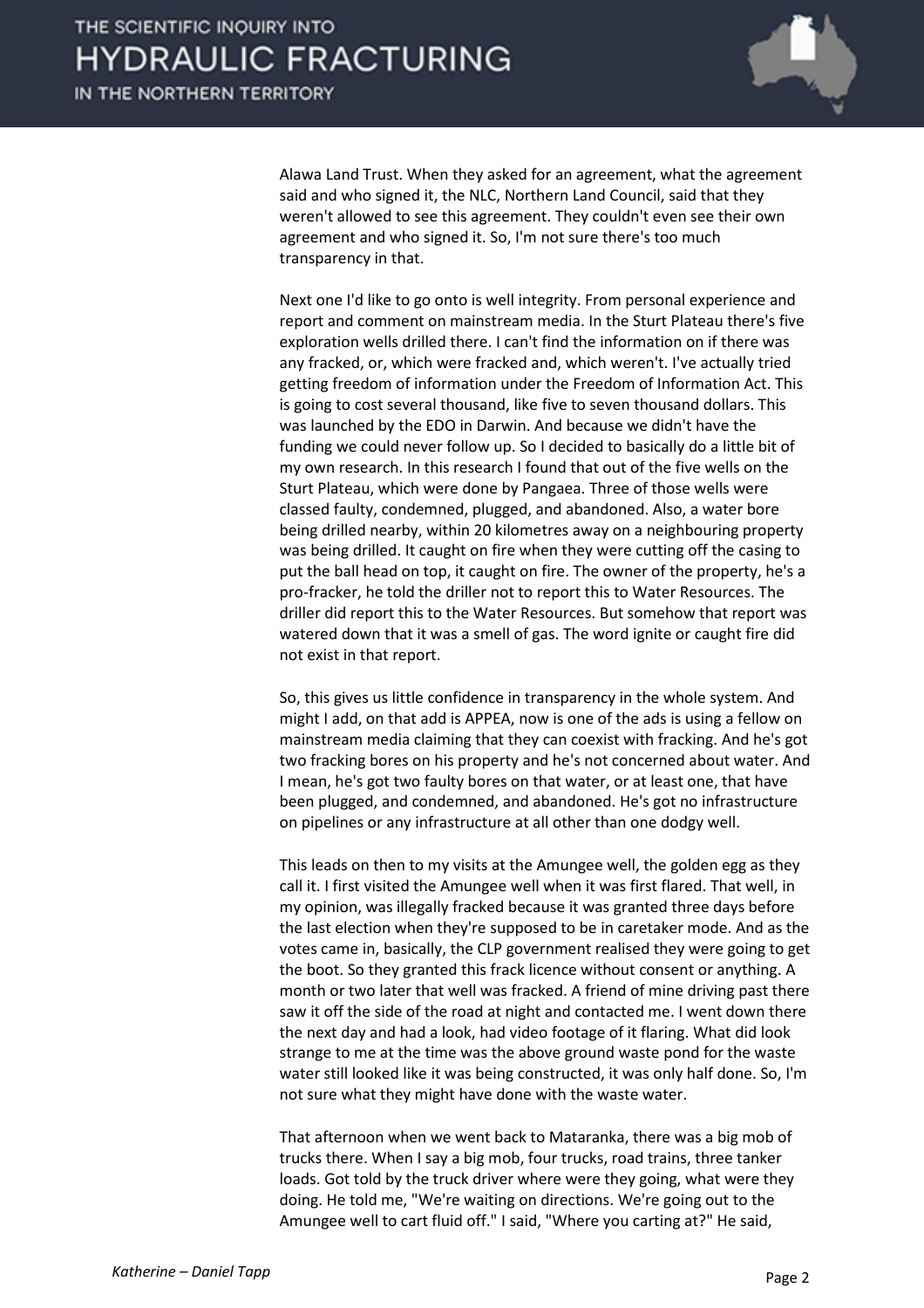

"Well we were supposed to be going to Queensland, but now they're talking about New South Wales." So, don't ask me what that means. That was what he told me. And I have a witness there that witnessed that, and that was Toll Transport.

Sorry, going on further more on that well, the next time I visited I took a friend with me because also, another friend ... this friend drives trucks on that road quite regularly. He's an anti-fracker. And he said, "Come down here and have a smell of this place. It stinks." I went down there a couple of days later. When I walked into the gateway, parked on the road ... because there's a big water hole right on the road there. And I walked in. And about half way in there was unmistakably stinky smell of Sulfur, Sulfur dioxide I'm led to believe. I don't really know the science on what chemicals. But I've been told that it's most likely Sulfur dioxide.

As we walked in, this is probably about two or three hundred metres away from the actually well head on the outside of the perimeter of the well. Along that fence there's also three vents, little short vents about this high. And they all seemed to be rattling, as in breathing. You could hear them rattling. I was silly enough actually to have a little smell, to see what I could smell. I couldn't smell anything. There was no Sulfur smell, or the rotten egg smell, around there. We went over to the well head to see if the smell was coming from there. I walked out, and then we got the smell again in the same area as when we walked out. And on that same visit, here is the picture of a dead wallaby. I mean, that could be anywhere, obviously. But I can assure you it's at the Amungee site. And it's right beside the fence. That's on the inside of the well area. You can see the barbed wires there. I'm on the outside. And I'm led to believe that sulfur dioxide causes organ failure in humans and animals. And to me, that kangaroo there looks like it's had some sort of haemorrhage and basically couldn't control its bowels. So, that's basically that picture there.

So, that was that visit. And then just before Christmas I decided ... just because I wasn't doing much. I decided I'll go down and have another look and see what's happened down there. When I got down there the first thing I noticed was the well head had changed. It used to be ... it originally was just a big round well head. And then now there's a big cross. I'm led to believe they call it the Christmas tree because there's presents for everyone under there apparently. Anyway, the Christmas tree ... and now it's also got a bunch of brand new gauges on it. Brand new taping, thread tape, big red tags on it. Danger, danger, danger. So, basically they've changed that well head. I'm not sure exactly what dates they changed it. This all happened over, probably, a six-month period last year.

Since then, I found out that Inquiry panel has visited there. And I'm just sort of putting two and two together that, basically, they've changed this well head to get rid of the smell and move the plug. Basically, cleaned the site up. And the report yesterday, headed by Lock the Gate in Darwin, talking about this failed well, or deformed well, supports my personal argument that there is a failure there. And not only is there possibly a failure in the well integrity itself, but we've got a fault line running through that well,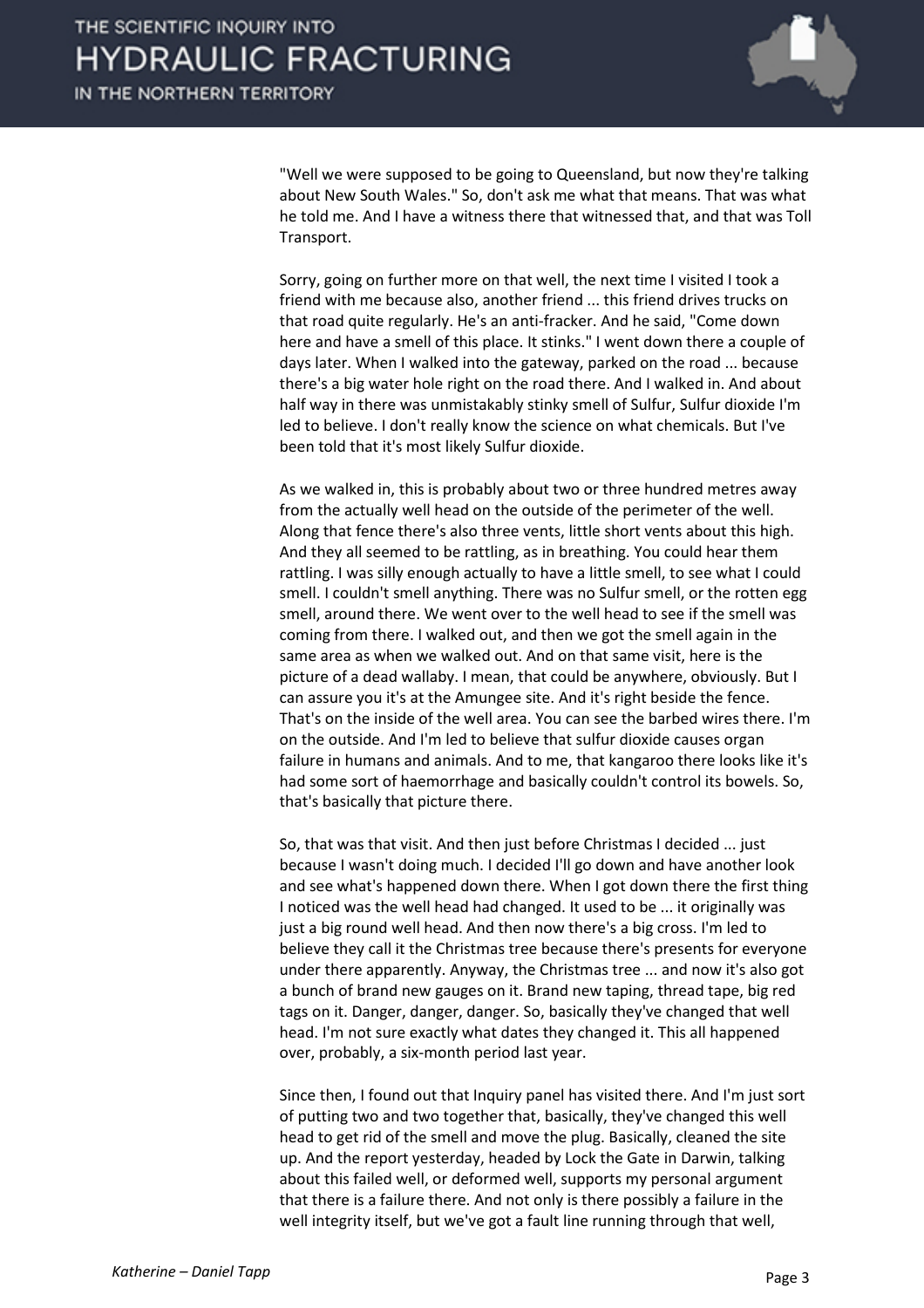

geological fault line. That fault line, on the wells best practises, should not be anywhere near a well. So, this golden egg, and this category nine well's best practises unbreakable well, is failing and a fault line through it. And we're getting mainstream media, the golden egg, million litres or whatever it is a day fruit for all. And it's actually failing and it's not producing. And in Origin's reply yesterday they said they didn't put that in the report because it might interfere with their shareholders' opinion. And this is said in the recording that I listened to on live stream, that it was about shareholders, that they didn't want to put it in there to bluff shareholders. So, they're putting their shareholder's fortune in front of our security, our water and food security. I think this is just outrageous.

All we hear about in the spin from government and industry is about how secure these wells are, which I've got no faith in. Science tells me that all wells will fail. There's nothing you can do about that. In time, they will all fail. And 120 recommendations, regulatory recommendations, to me with mitigating, minimising the risks, is basically doing that. Minimising the risk that is inevitable, cushioning it, putting regulations so industry can dodge this way, that way. It's not my responsibility. That was the no baseline data, so we've got no evidence. The companies have got no insurance over their own actions, no guarantees. So, then if the government forces me to sign a mandatory land access agreement, who's responsible? Is it the government for making it mandatory for me to sign this agreement that I don't want to because I know it's going to fail? Or is the industry? So now we've got two people. And I don't want to go suing the government, that's suing the taxpayers, our money. Suing ourselves for something we didn't want in the first place. So, I can't work that one out.

Then we go on to government and industry saying about these jobs and economics. Well, on the jobs one, how the bloody hell are we going to ... excuse the language. But, how are we going to work here if we've got no water and no industries to work in. Fisheries are gone, pastoralism gone, water, agriculture. If they're all gone, where are we going to work? They might have a few jobs for these 500 workers over the next 25 years, predominantly fly in and fly outs. What's the thousands of people in the Territory, what are we going to do? We're going to have to move interstate. Can't go to Queensland. They've got frack fields there, and having the same problems should be the biggest green light of all. And we've got Origin Energy down there in court with Sally McDowell now, whistle blower. You know? With these breaches of law, regulation, whatever you want to call them. And they're breaches because they can't regulate it. They cannot physically, scientifically regulate it. Accidents happen, science says it will fail eventually. Whether it be now, or in 100 years. They will all fail.

The jobs one, just getting back on that. There's very rubbery figures there that keep ranging from 500 to 13,000. I think, Justice Pepper said that there was lack of information to confirm this at one stage. I'm led to believe it's around the 500 jobs over 25 years, which is peanuts. I mean I've employed-

Hon. Justice Pepper: Per year, per year.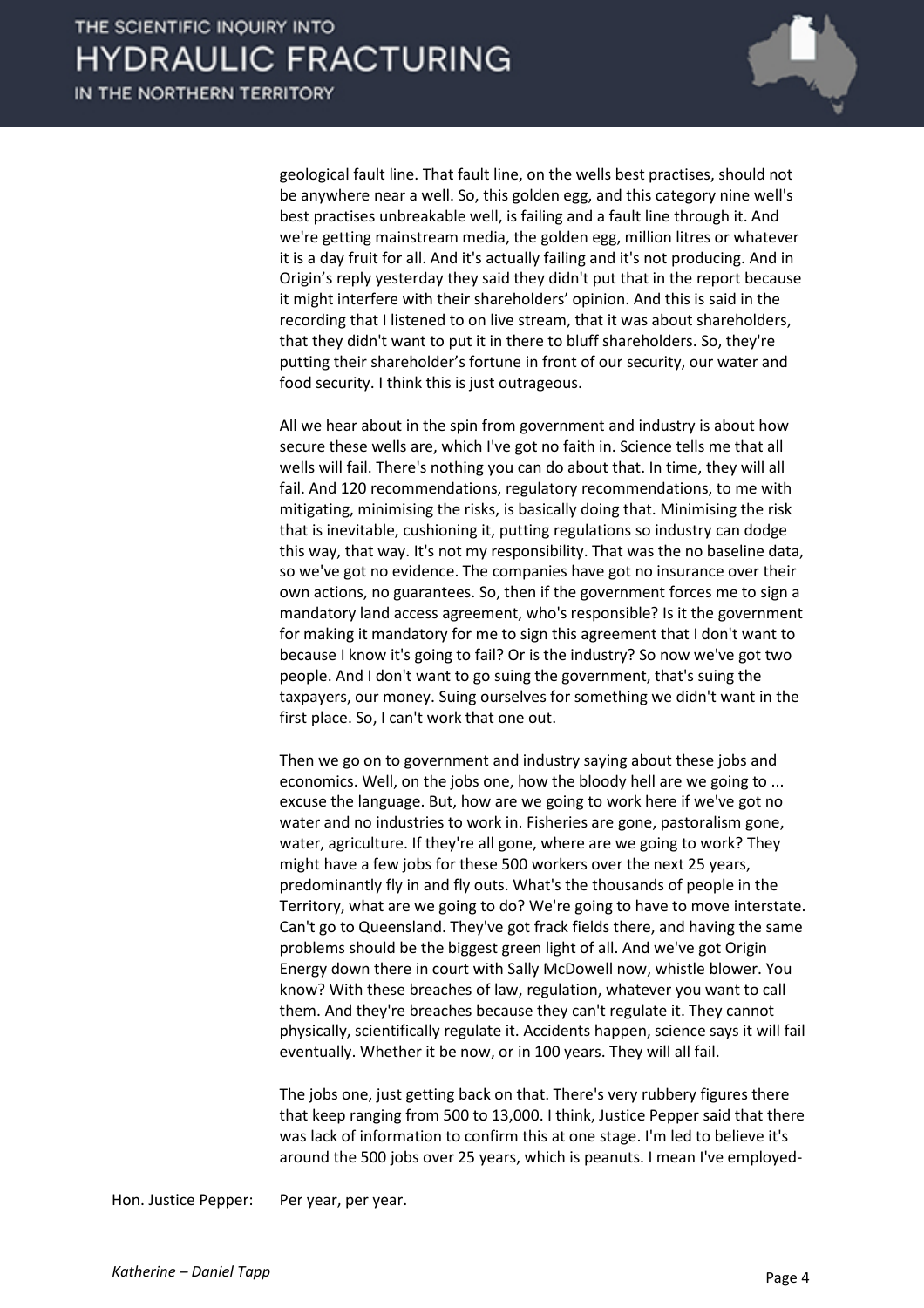IN THE NORTHERN TERRITORY



| Daniel Tapp:         | More than 2500 people in the last 25 years.                                                                                                                                                                                                                                                                                                                                                                                                                                                                                                                                                                                                                                                                                                                                                                                                                                                                                                                                                                                                                                                                        |
|----------------------|--------------------------------------------------------------------------------------------------------------------------------------------------------------------------------------------------------------------------------------------------------------------------------------------------------------------------------------------------------------------------------------------------------------------------------------------------------------------------------------------------------------------------------------------------------------------------------------------------------------------------------------------------------------------------------------------------------------------------------------------------------------------------------------------------------------------------------------------------------------------------------------------------------------------------------------------------------------------------------------------------------------------------------------------------------------------------------------------------------------------|
|                      | Getting back to the insurance and guarantees, all of this gets poured on us<br>with no insurance, no guarantees, no rights. We've got to co-exist. And then,<br>finally, is the economics. Very rubbery figures been floating around for the<br>last four or five years ranging from 450 million dollars to 850 million dollars.<br>Over how many years, I don't really know. They're the rubbery figures.<br>These rubbery figures were quoted as rubbery figures. Now we're back<br>down to 35 million dollars per year. And whether it be 35 million dollars or<br>100 million dollars, 2 billion dollars, what value do we put on our<br>environment? Now water, we've got nothing. We've got nothing at all<br>without water. Nothing at all, we've got to pack up and go, end of story. And<br>the risk is more than likely. Mitigating the risk, or minimising the risk, in my<br>opinion is just not acceptable. And it's worldwide. There's more than<br>enough evidence worldwide to say that this industry should be banned. And<br>I recommend strongly that you recommend a ban. That's about my bit. |
| Hon. Justice Pepper: | Thank you very much Mr. Tapp. I just want to make a few points, I guess.<br>First of all, the first question I have and then a few points of clarification. So,<br>the five wells on Sturt Plateau, which you said that there were a number<br>that had been plugged and abandoned and were possibly faulty, if I've<br>understood your evidence correctly, your submission correctly. You said you<br>did your own research, what was that research?                                                                                                                                                                                                                                                                                                                                                                                                                                                                                                                                                                                                                                                              |
| Daniel Tapp:         | That was research that I believe Lock the Gate done  sorry, it wasn't Lock<br>the Gate. It was Don't Frack Katherine done a couple years ago, a lady by the<br>name of Charmaine Roth.                                                                                                                                                                                                                                                                                                                                                                                                                                                                                                                                                                                                                                                                                                                                                                                                                                                                                                                             |
| Hon. Justice Pepper: | Okay.                                                                                                                                                                                                                                                                                                                                                                                                                                                                                                                                                                                                                                                                                                                                                                                                                                                                                                                                                                                                                                                                                                              |
| Daniel Tapp:         | That has left now. And she would have that documentation somewhere.                                                                                                                                                                                                                                                                                                                                                                                                                                                                                                                                                                                                                                                                                                                                                                                                                                                                                                                                                                                                                                                |
| Hon. Justice Pepper: | She's previously presented to the Inquiry before.                                                                                                                                                                                                                                                                                                                                                                                                                                                                                                                                                                                                                                                                                                                                                                                                                                                                                                                                                                                                                                                                  |
| Daniel Tapp:         | Yep.                                                                                                                                                                                                                                                                                                                                                                                                                                                                                                                                                                                                                                                                                                                                                                                                                                                                                                                                                                                                                                                                                                               |
| Hon. Justice Pepper: | All right, thank you for that. Again-                                                                                                                                                                                                                                                                                                                                                                                                                                                                                                                                                                                                                                                                                                                                                                                                                                                                                                                                                                                                                                                                              |
| Daniel Tapp:         | And might I just say on the fire bore, on the Sturt Plateau, that I was saying<br>the bore, there was a  well, it wasn't a report, apparently. It was just a<br>comment, a media release, why the CSIRO. And his opening line was, the<br>scientist or whoever he was from the CSIRO, I can't even remember his<br>name. I'm not a real good name rememberer. But, he said in his opening line<br>was, "although not familiar with the geological formation of this area, it is<br>quite common and natural for this to happen." Well I spoke to the bore<br>driller, a fellow that I've known for years, Donny Web-Smith. He told me<br>after 45 years of drilling Northern Queensland, Northern Territory, and<br>western Australian that he's never seen this happen in limestone and basalt.<br>Tight rock, it's possible. Never in limestone or basalt. And might I add that<br>limestone country there is caves. Caves, God only knows where they go. So,                                                                                                                                                    |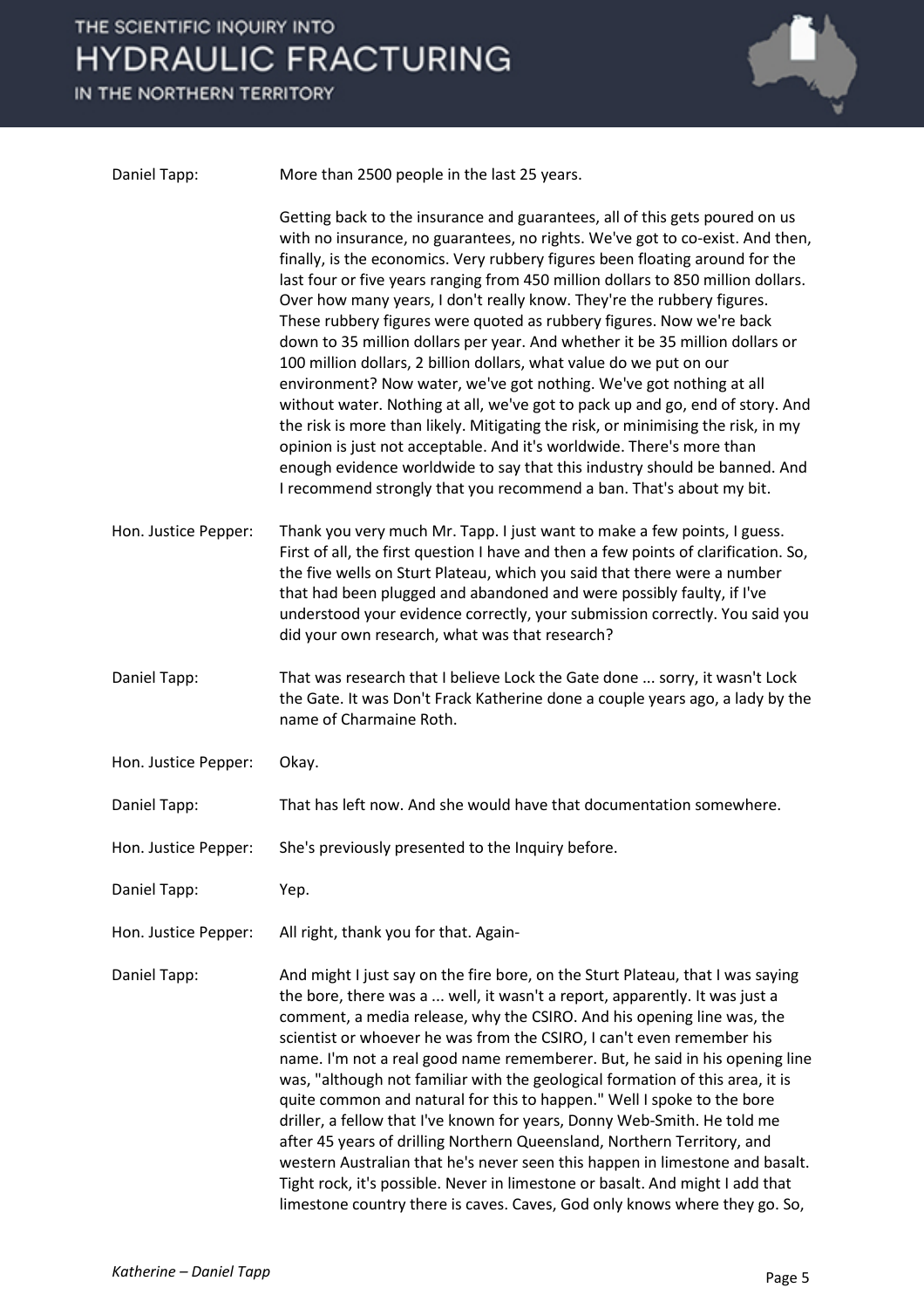IN THE NORTHERN TERRITORY



you know, it appears to me that this gas is coming from most likely one of these faulty wells nearby.

Hon. Justice Pepper: Okay. Thank you. Just a couple points of clarification just in relation to the jobs. But I understand the submission, which you make, which is well, there's really not that many jobs that are going to be created by this industry. And the figures go up and down depending on report you look at. But, just to correct you, it was 524 jobs averaged out per year over 25 years. So it's not 524 jobs in total for 25 years. That's job years, as an average of jobs per year. And that's based on the ACIL Allen estimate of 670 wells.

> Social licence, again, we didn't ask Coffey to determine whether there was or was not a social licence to operate in the Northern Territory. If the government lifts the moratorium, what we ask them to do is effectively we ask them to assume that there wasn't one, and how could that be obtained? We ask them to build a framework. That's what we ask them to do, that's what we've delivered.

> It will be up to ... I think it's our job as the panel to make sure we put in the report and it is in the interim report. And it's the executive summary of the draft final to record that certainly to the communities that we've gone to, and the people who have presented before us, that ... I think I'll just wait for the jet to pass. And I'll use the same words that were in the interim report that overwhelming the people who have come to these meetings and presented before us have been against fracking. We will record that. That has been recorded, and that will continue to be recorded because that has continued to be the case. So, that's our job. We didn't ask Coffey to do that, they didn't do it. That's our job.

> And finally, in relation to the material presented yesterday by Lock the Gate, you would have been aware of the exchange that took place. You would have been aware of the subsequent explanation by Dr. David Close on behalf of Origin who clarified the provision of those two diagrams. And you will have also been aware of the fact that this panel has taken the view pursuant to his explanation, based on his explanation, that in fact the misdeeds that were attributed to Origin by Lock the Gate yesterday were absolutely wrong. They were false. Lock the Gate was provided with the opportunity to clarify on their remarks. They did so. They were provided with an opportunity to apologise. They did not do so. And that's where the matter has been left.

Do you have any-

Daniel Tapp: How do you find this information to be false? Just because of Origin said so?

Hon. Justice Pepper: It's not the information contained in the diagrams that is false. It's the characterisation that was attributed to the provision of those two documents that was given yesterday to the panel that does not appear to be correct.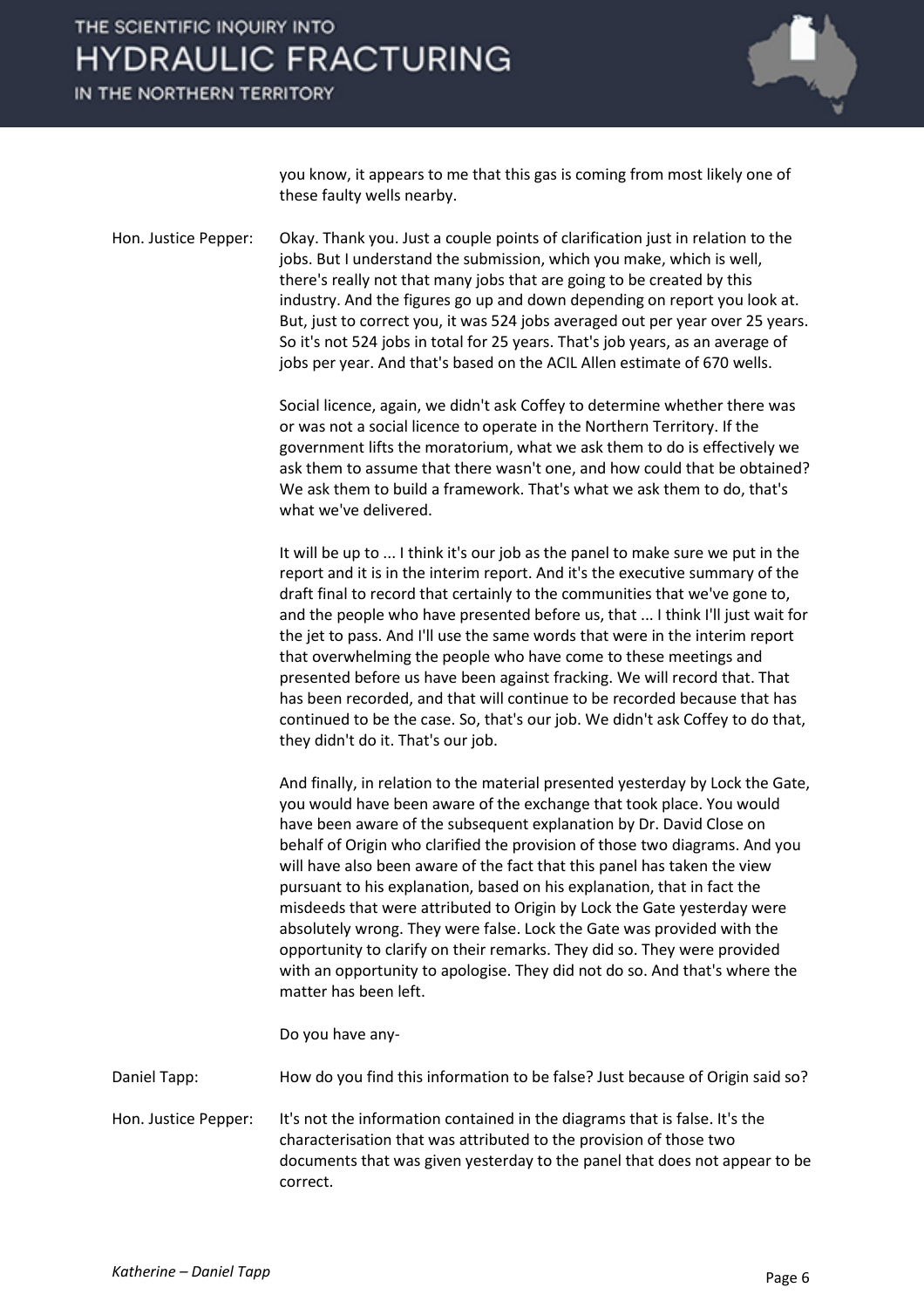IN THE NORTHERN TERRITORY



| Daniel Tapp:         | On the principal of the report is that, basically, talking about transparency<br>and lack of trust. Why wasn't this report produced publicly, you know,<br>through the Inquiry, by government or by industry, in the front page of the<br>Norther Territory news? For argument's sake, instead of putting on there<br>this million dollar gas well, why didn't they put on there that it's being<br>deformed and a bit dodgy?                                                                                                               |
|----------------------|---------------------------------------------------------------------------------------------------------------------------------------------------------------------------------------------------------------------------------------------------------------------------------------------------------------------------------------------------------------------------------------------------------------------------------------------------------------------------------------------------------------------------------------------|
| Hon. Justice Pepper: | Well, again, I would urge you to listen again to the explanation that Dr. Close<br>provided to explain that-                                                                                                                                                                                                                                                                                                                                                                                                                                |
| Daniel Tapp:         | Well I have-                                                                                                                                                                                                                                                                                                                                                                                                                                                                                                                                |
| Hon. Justice Pepper: | Hang on Mr. Tapp, please let me finish. To explain that data. I don't know<br>why it wasn't  I can't comment, obviously, on the internal processes of<br>Origin. But what I do know, and as I've said yesterday, that, that material<br>was in the public domain certainly as of 25th of May last year, for all the<br>world to see.                                                                                                                                                                                                        |
| Daniel Tapp:         | Without the references to the picture, without the references.                                                                                                                                                                                                                                                                                                                                                                                                                                                                              |
| Hon. Justice Pepper: | No, no, no. The diagram that was put before the panel yesterday by Lock the<br>Gate, that has been in the public domain since the 25th of May 2017. And<br>that was pursuant to a request for further information. Dutifully answered<br>by Origin from the panel on the 18th of April 2017.                                                                                                                                                                                                                                                |
| Daniel Tapp:         | So, if it was available on the 25th of May, then why wasn't this  it was<br>available. But why wasn't it being said and promoted as rather than a very<br>one-sided view that well integrity never fails. This is the whole argument<br>about science and well integrity, and it's basically been shovelled down the<br>side.                                                                                                                                                                                                               |
| Hon. Justice Pepper: | I understand the submission, I understand the submission. Do we have any<br>further questions? Yes, Dr. Jones?                                                                                                                                                                                                                                                                                                                                                                                                                              |
| Dr. David Jones:     | You mentioned the smell of  the bad smell. On a chemist side, I can<br>probably suggest that it might be hydrogen sulphide, rather than sulfur<br>dioxide because hydrogen sulphide is quite a toxic gas. Were there any<br>waste water ponds on the site when you smelt them?                                                                                                                                                                                                                                                              |
| Daniel Tapp:         | No, no. It's all clear. And roughly where the smell was, was where I'd seen<br>the above ground waste pond. It was actually sort of, basically, the well<br>head and it was before the well head  it was between the well head and<br>the main road where the smell was. It appeared to me that it was coming<br>out of the ground, or sitting on the ground, or something because there was<br>nothing at the well head or in the vent. So, I don't know what was coming<br>out of the vent. But they were definitely producing something. |
| Dr. David Jones:     | Because, certainly, you can get those conditions in waste ponds where you<br>get a bit of hydrogen sulphide produced. So that's why I was seeking that<br>clarification to see if we can try to get a better idea of the source.                                                                                                                                                                                                                                                                                                            |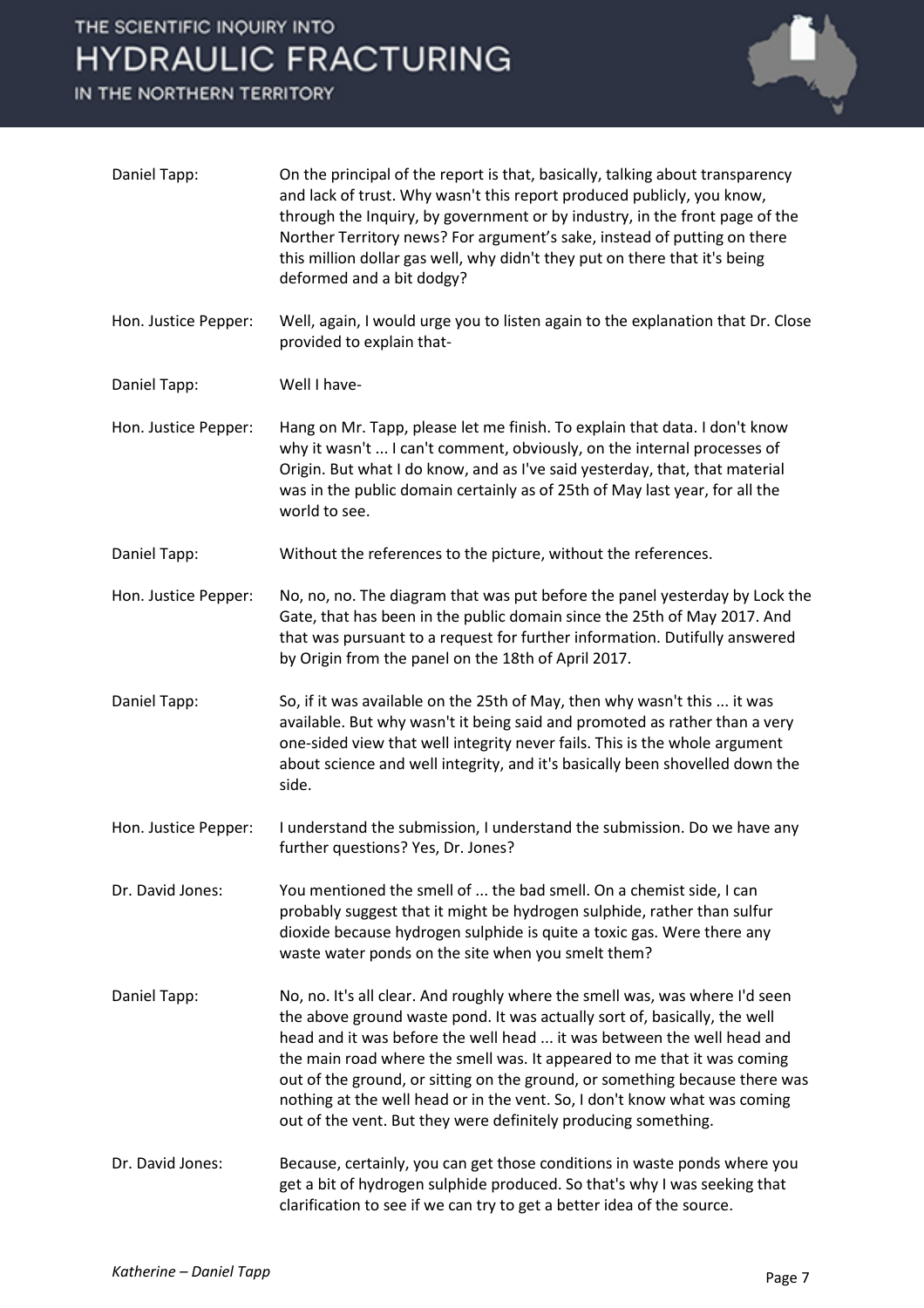IN THE NORTHERN TERRITORY



| Daniel Tapp:         | That picture of the kangaroo in the background there is the well pad. And as<br>you can see, there's nothing left, just the well pad.                                                                                                                                                                                                                                                                                                                                                                                                                                                                                                                                                                    |
|----------------------|----------------------------------------------------------------------------------------------------------------------------------------------------------------------------------------------------------------------------------------------------------------------------------------------------------------------------------------------------------------------------------------------------------------------------------------------------------------------------------------------------------------------------------------------------------------------------------------------------------------------------------------------------------------------------------------------------------|
| Dr. David Jones:     | No, we only saw the well here, nothing else.                                                                                                                                                                                                                                                                                                                                                                                                                                                                                                                                                                                                                                                             |
| Prof. Barry Hart:    | So just clarifying, it was the Amungee well?                                                                                                                                                                                                                                                                                                                                                                                                                                                                                                                                                                                                                                                             |
| Daniel Tapp:         | Amungee well. Yep.                                                                                                                                                                                                                                                                                                                                                                                                                                                                                                                                                                                                                                                                                       |
| Prof. Barry Hart:    | Thank you. I thought so.                                                                                                                                                                                                                                                                                                                                                                                                                                                                                                                                                                                                                                                                                 |
| Hon. Justice Pepper: | Any further questions? Oh, yes, Dr. Ritchie?                                                                                                                                                                                                                                                                                                                                                                                                                                                                                                                                                                                                                                                             |
| Dr. David Ritchie:   | Mr. Tapp, just to clarify, the meeting that you told to  is your words to 'be<br>evicted from'. That was convened by the NLC Act at Jilkminggan or<br>Mataranka?                                                                                                                                                                                                                                                                                                                                                                                                                                                                                                                                         |
| Daniel Tapp:         | There was two actually. One at Jilkminggan and one at Mataranka.                                                                                                                                                                                                                                                                                                                                                                                                                                                                                                                                                                                                                                         |
| Dr. David Ritchie:   | About Hancock Prospecting leases up on the Land Trust land?                                                                                                                                                                                                                                                                                                                                                                                                                                                                                                                                                                                                                                              |
| Daniel Tapp:         | Yeah.                                                                                                                                                                                                                                                                                                                                                                                                                                                                                                                                                                                                                                                                                                    |
| Dr. David Ritchie:   | Now, was that meeting the one where they were actually looking for an<br>agreement or not? Or was it subsequent to an agreement already being<br>signed?                                                                                                                                                                                                                                                                                                                                                                                                                                                                                                                                                 |
| Daniel Tapp:         | Subject to an agreement already being signed.                                                                                                                                                                                                                                                                                                                                                                                                                                                                                                                                                                                                                                                            |
| Dr. David Ritchie:   | Okay.                                                                                                                                                                                                                                                                                                                                                                                                                                                                                                                                                                                                                                                                                                    |
| Daniel Tapp:         | And they were looking to begin exploration, and they were basically<br>informing the traditional owners what they're intentions were.                                                                                                                                                                                                                                                                                                                                                                                                                                                                                                                                                                    |
| Dr. David Ritchie:   | Okay. So, by the time that meeting took place, there were already an<br>agreement in place between the Traditional Owners and Hancock<br>Prospecting that had been done through a process that happened before?<br>Okay. I just really wanted to check because it was just your comment later<br>that they asked to see the agreement and then the agreement they asked<br>for was the one that gave the underlying approval for that work.                                                                                                                                                                                                                                                              |
| Daniel Tapp:         | Well, what had actually happened was  like I said, the agenda for the<br>meeting was put up on the public notice board. And, obviously, people were<br>notified in various different ways. And that it was to talk about exploration.<br>Some of the Traditional Owners said, "Well who said they were going to do<br>an exploration? We don't know. We was in agreement. We don't know<br>anything about it." So of course, a little bit of division in there because no<br>one knew who signed it. No one knew. There was one Traditional Owner<br>that said that she thought she'd signed it. But, none of the Traditional<br>Owners were produced with any sort of documentation, or any  and as far |